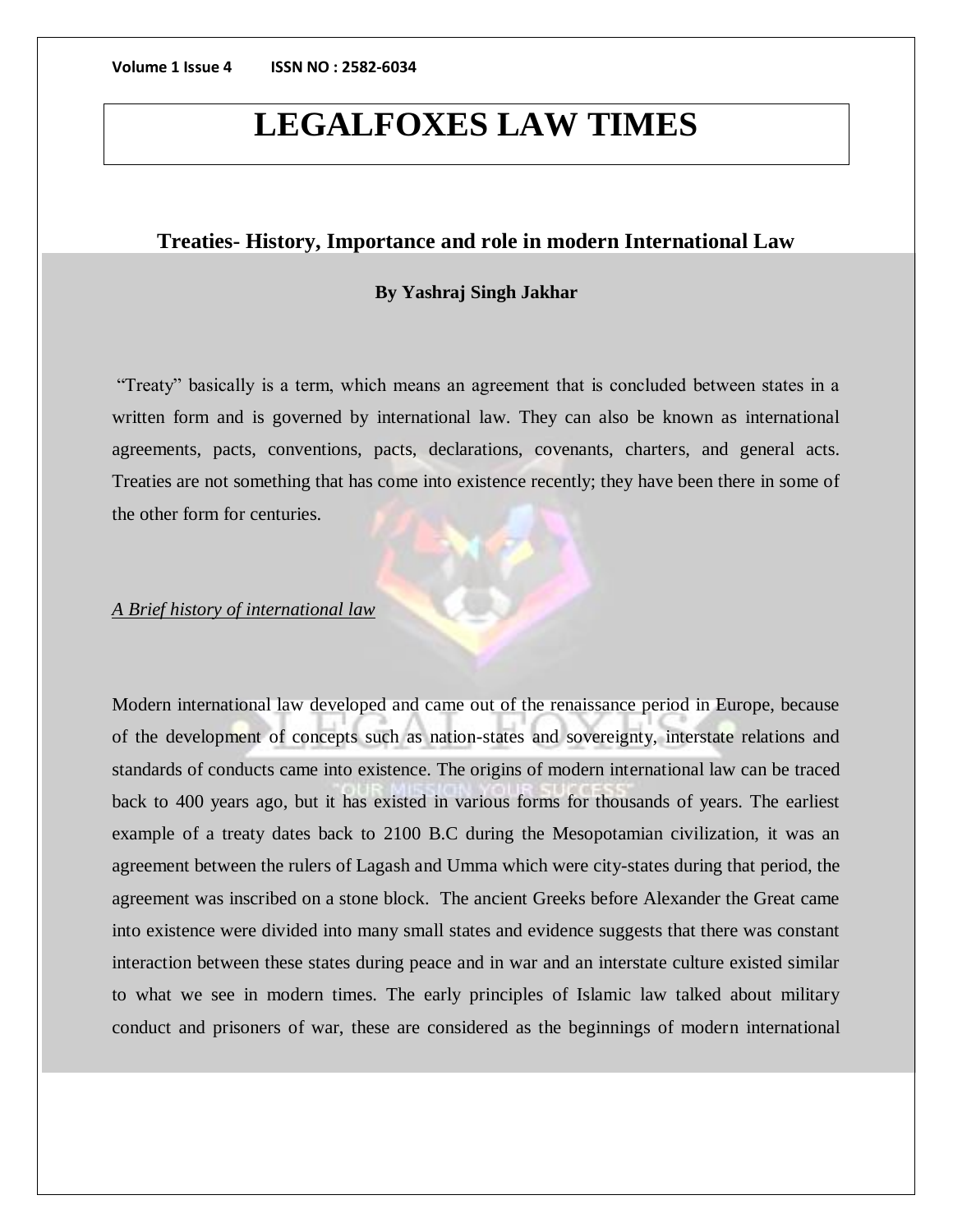humanitarian laws.<sup>1</sup> One of the most important ideas behind international laws is the idea of state sovereignty; this idea was enforced to a very large extent by the Westphalian treaties of 1648. These were peace treaties that ended the majority of European wars of religion including the 'thirty-year war'.<sup>2</sup>

### *Importance of treaties-*

Treaties are important because they form the very basis of most parts of modern international law; in the modern world it is the fundamental need of states to resolve matters of common concern by mutual consent, they become a very important instrument in ensuring stability, the order in international relations and reliability, because of this they become a very important element in ensuring peace and security. This is the primary reason because of which treaties have always been the primary source of legal relations between states. The rules, procedures, and contents of international agreements might have changed through the centuries but the fundamental importance of treaties continues to remain and they will be there till relations between states continue to exist.

## *International Law and Treaties in modern times-*

## **OUR MISSION YOUR SUCCESS'**

Treaties form a very important part in the modern world they form the basis of international relations between countries. After the World War I ended there was a huge global outcry to form an international organization, so that the civilian populations could be protected and warfare rules be established, the League of Nations was established after the war on  $10<sup>th</sup>$  January 1920,

<sup>1</sup>Grant, J. (2010). NATURE AND HISTORY OF INTERNATIONAL LAW. In *International Law Essentials* (pp. 1- 10). Edinburgh University Press. Retrieved May 11, 2020, from www.jstor.org/stable/10.3366/j.ctt1g0b3rw.6

<sup>2</sup>Hershey, A. (1912). History of International Law Since the Peace of Westphalia. *The American Journal of International Law, 6*(1), 30-69. doi:10.2307/2187396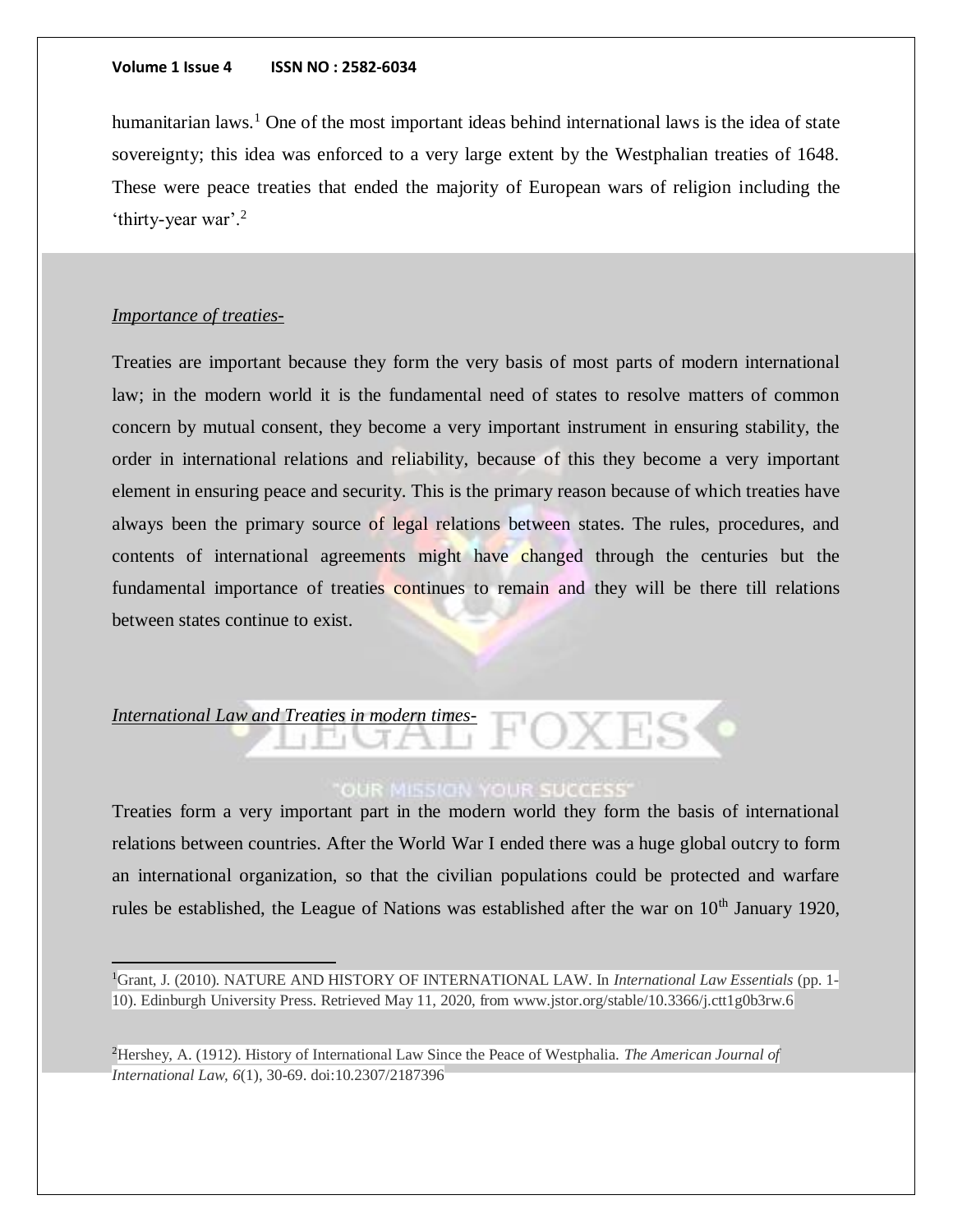the primary purpose of this organization was make member nation sign treaty agreements so that economic and military sanctions could be levied against member nations in case of aggression by them, it was formed basically so that invasions could be curbed. International court was also established during this period, which was called the Permanent Court of International Justice so that arbitration could take place between countries and disputes could be sorted out without a war. Many countries during this period signed treaties and were willing to accept international arbitration rather than warfare. Less than two decades later there was again a severe international crisis and World War II took place and this clearly explained that nations were not yet ready to accept any external interference of an international body in their internal affairs, the aggression by Italy, Germany and Japan went uncurbed by international law and led to a massive loss of Human life. The horrors of World War II led to a massive desire among nations that such man made disasters aren't repeated. The League of Nations was dissolved and it was again reattempted through a new treaty organization that we today know as the United Nations, the Permanent Court of International Justice also ceased to exist and was replaced by International Court of Justice. The post-war period has been fairly successful for International Law; definitely it is not universal but more than 200 countries have voluntarily become members of the U.N and signed their charter. The most powerful of nations in the world have resorted to international agreements for settling of disputes.<sup>3</sup>

## GAL FOXE

## Vienna Convention on Law of Treaties (VCLT) OUR MISSION YOUR SUCCESS'

Treaties form a very important part of International Law and an apparatus was needed which could regulate treaties. Vienna Convention is an international agreement signed by 116 countries as of 2018, which regulates treaties between countries, it is also known as 'treaty of treaties'. The International Law Commission (ILC) has drafted the VCLT, which comes under the ambit of the United Nations. The work on the convention began way back in 1949 and it took almost twenty years for preparation, the convention was open to signature and adopted on  $23<sup>rd</sup>$  May 1969 and it came into force on  $27<sup>th</sup>$  January

 $3$ United Nations. (2018, April 4). https://www.history.com/topics/world-war-ii/united-nations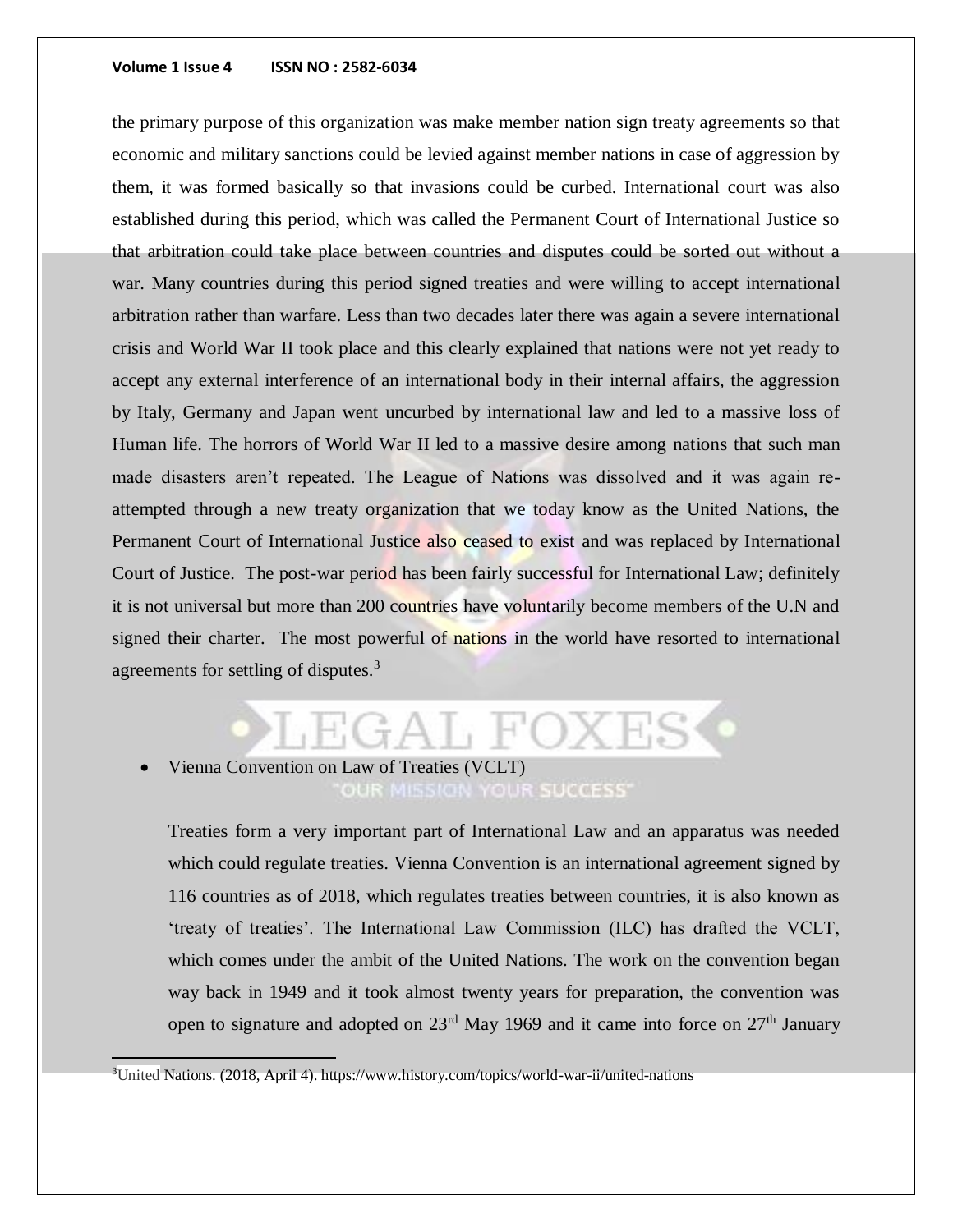1980. VCLT is very important because it gives us the guidelines and establishes complete rules and procedures as to how treaties are drafted, amended, defined, and operate concerning the Law.<sup>4</sup>

Process of treaty-making-

l

Treaties are by far the most important tools that can regulate international relations, the legal rules that apply to bilateral and multilateral treaties are the same, but the process in which these treaties are negotiated and concluded may differ. Conferences usually have before them various working paper and draft proposals prepared by some states and international organizations much in advance to the meeting. These form the basis of the negotiations and bargaining that ultimately results in the main text of the treaty. The power to make a treaty is dependent on each country's municipal regulation and it varies from state to state. In international law sovereign states can make agreements. There are two main modalities of treaty-making; treaties can either be concluded in a solemn form ora simplified form like executive agreements. The solemn form requires plenipotentiaries, diplomats who are given full authority to engage in negotiations with other parties. Once the written text is decided and agreed upon, it is given to the respective national authorities for ratification. Executive agreements are negotiated by civil servants, diplomats and officials of the governments, they become legally binding once the negotiators themselves or the foreign ministers of the states that are contracting give their consent to it. This type of agreement does not call for ratification hence no parliament is involved.

*Consent-* The consent of a state to be bound by a treaty can be expressed by a signature, ratification, acceptance, exchange of instruments that constituting a treaty, approval or accession or by any other means if so is agreed.

<sup>4</sup> Patricia, B. (n.d.) Vienna Convention on the Law of Treaties. https://www.britannica.com/topic/Vienna-Convention-on-the-Law-of-Treaties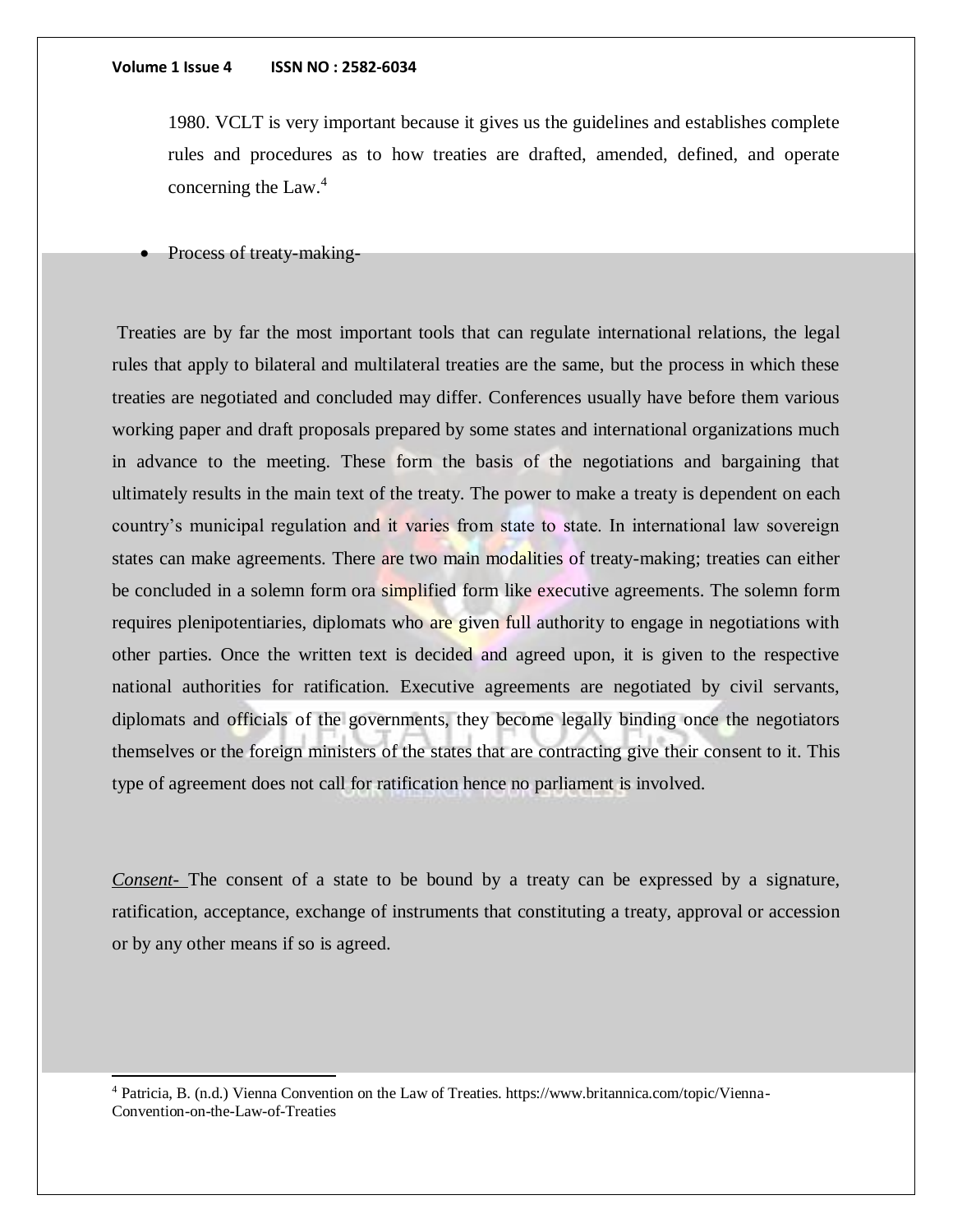*Signature -* Article 12 of the convention states that signature shall have an effect or where it is otherwise established that the negotiating states agreed that the signature should affect.

The legal consequence of the signature depends on whether it is subjected to acceptance, approval, or ratification.

*Ratification-* is a very significant act; it is an international act in which the state establishes on an international forum that it is giving its consent to be bound by a treaty. The VCLT does not provide any standard procedure of ratification to be followed by states. They are free to follow any internal ratification procedure that they are having, whether in a parliament or elsewhere, but ratification adheres to the basic principle of democracy that the government should consult the people before it can finally approve a treaty. The process of ratification was devised so that it could be ensured no representative of the state exceeds his power or instructions about the making of a particular agreement. Article 2 of the VCLT defines ratification as the international act whereby a State establishes on the international plane its consent to be bound by a treaty.

*Exchange of instruments-* Article 16 of the VCLT states that unless expressly provided in the treaty, exchange of instruments of ratification by the contracting party states shall constitute **CIN YOUR SUCCESS** consent by a party state to be bound by it.

*Accession-* This refers to the act of the state whereby it establishes its consent to be bound by a treaty on an international plane. Article 15 of the VCLT regulates it. It is a very normal practice in International Law in which a state that has no part in the making and formation of a treaty can become a party to it, however, the state is not free to enter into any treaty unless the treaty provides or if it is established that the negotiating states agree or if subsequently, all the parties have agreed. In general cases, accession is the final act in a treaty and does not require ratification unless otherwise provided in the instrument of accession. The main reason behind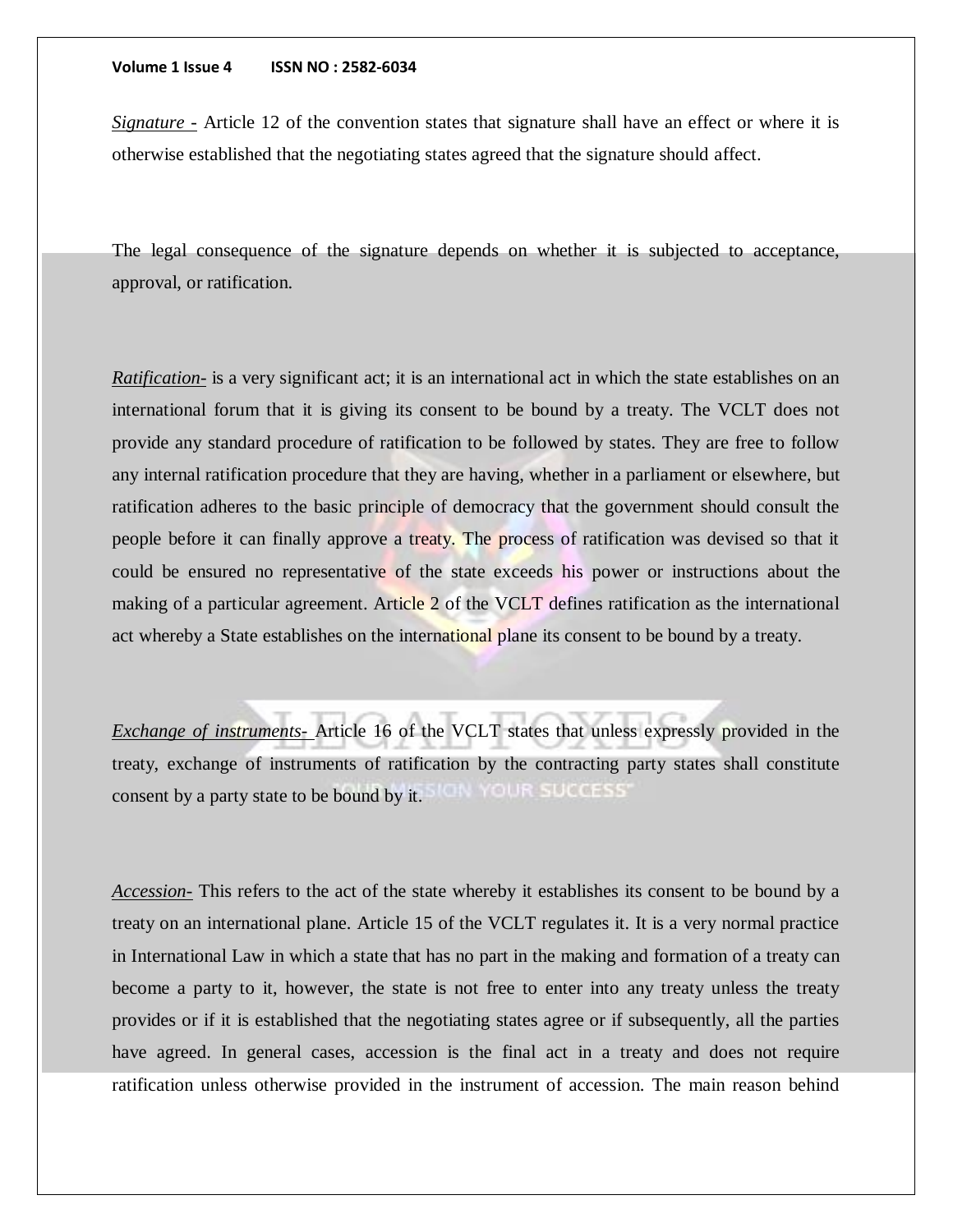this is that the government already has prior access to the treaty and has ample time to deliberate before it finally decides to accede.<sup>5</sup>

*Entry into force and registration of treaties-* A treaty enters into force in such a manner and upon such date as the treaty may provide, or as the negotiating States may agree. Article 102 of the U.N charter states that every treaty that is entered into by any member nation of the U.N after the present charter comes into force should as soon as possible be registered by the secretariat and be published by it. Article 80 of the 1969 VCLT seeks to make the registration and transmission to the secretariat obligatory, the article also further states that if the parties fail to register a treaty with the secretariat, as it sometimes happens it does not make it void, but no party can invoke that treaty in front of any organ of the U.N, the primary reason for this is so that international organizations can prevent secret agreements between states.

Termination of Treaties

 $\overline{a}$ 

Termination of a treaty can take place on any of the following grounds-

## "OUR MISSION YOUR SUCCESS"

*Expiry of a specific period-* when a treaty is designed for a specific period, which expressly provides that after the expiry of that period it comes to an end, then the treaty ipso facto comes to an end.

*When the main purpose/object of the treaty is fulfilled-*In a case where there is a treaty that does not enforce a continuing obligation, they cease to operate once the object of the treaty is fulfilled.

<sup>5</sup> Jones, F. (1897). Treaties and Treaty-Making. *Political Science Quarterly, 12*(3), 420-449. doi:10.2307/2139665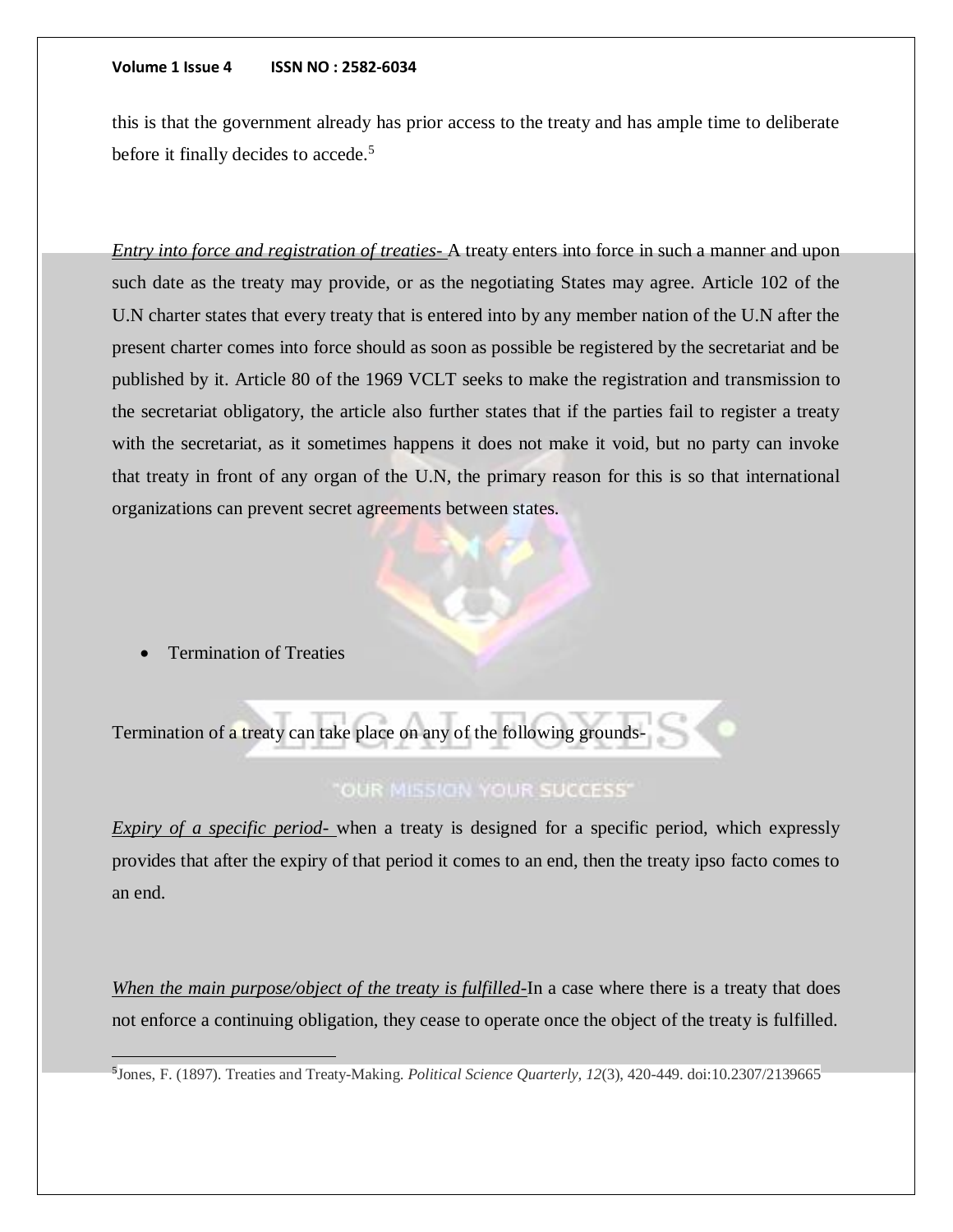*Termination by mutual consent-* treaty comes into existence by mutual consent of the party states, so they can also be terminated by consent. There are three ways in which termination by mutual consent takes place, they are as follows-

- 1. Recession- in this the parties to a treaty or agreement should expressly declare that the treaty should be dissolved.
- 2. Substitution- in this when all the parties to the treaty conclude that for the interest of the parties, a new agreement must be bought in place of the old one, then the old treaty stands to be terminated and the new treaty becomes enforceable.
- 3. Renunciation- if a treaty imposes obligations upon one of the contracting states only, the other party can renounce its right in such cases, the state under an obligation must accept the renunciation.

*One of the party-state extinct-* when one of the party states cease to exist, this generally happens when one state merges with the other; in such case, the treaty stands terminated.

*The War between party states-* in a war if the party states are enemies of each other, then all the contractual obligations come to an end and the treaty stands terminated ipso facto.

*Withdrawal by notice –* a treaty can be dissolved by sending a notice to other parties if no period of existence of the treaty has been prescribed by parties. If there is a prescribed period given expressly it has to be strictly complied with.

*The Doctrine of Rebus sic stantibus-* this means that if any obligation, which is provided in the treaty, endangers the existence of one of the state, they have a right to be released from their contractual obligation. This doctrine is simply based on the principle of self-preservation and the development of a nation.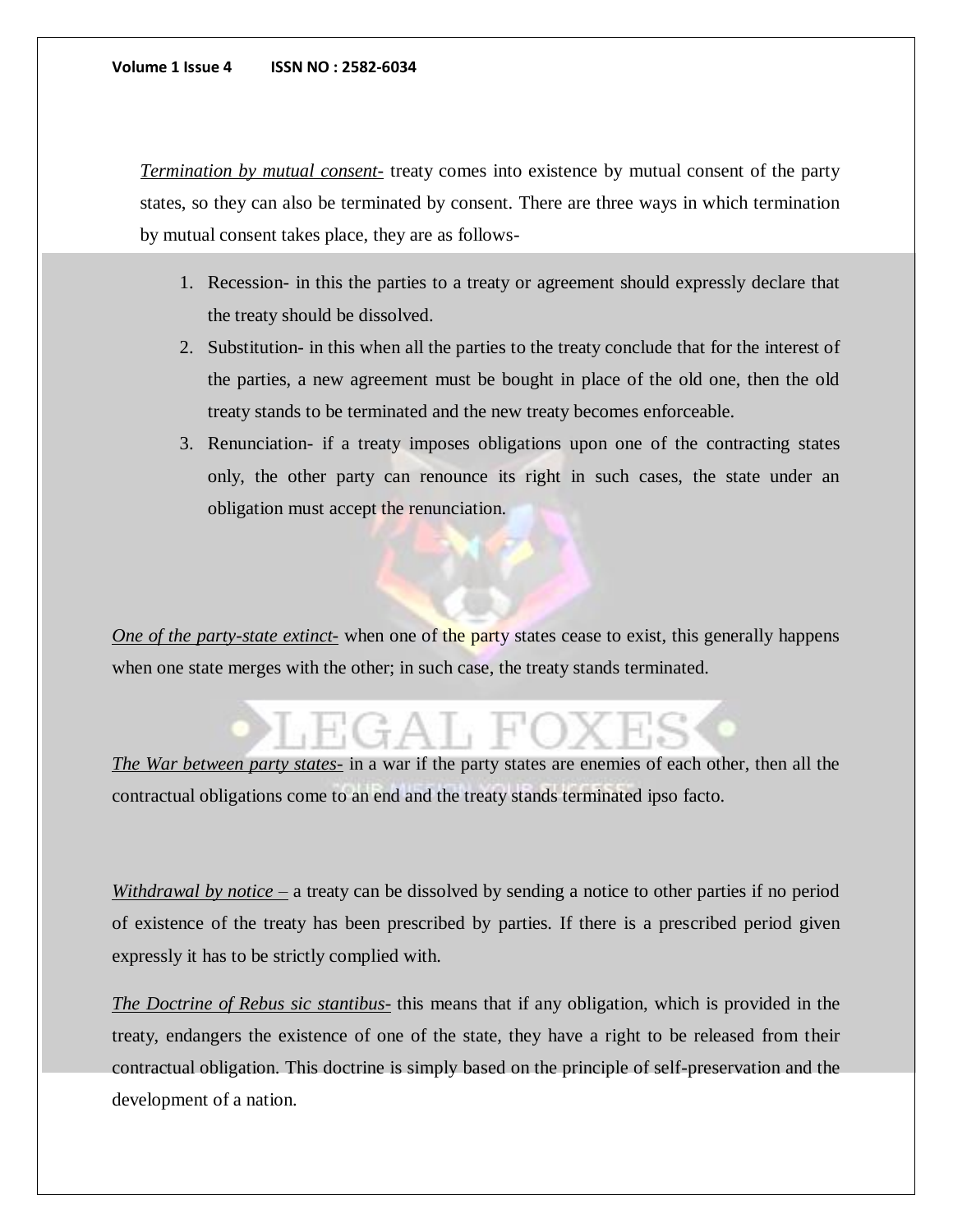*Doctrine of Jus Cogens-* a treaty can be declared if it conflicts with the basic peremptory norm of general international law.

## *Landmark cases*

*Nicaragua v. United states of America-* in this case, the International Court of Justice found in its verdict that the United States of America had trained, armed, equipped, financed, and supplied the contra forces and were responsible for supporting and aiding military and paramilitary activities against Nicaragua. In this, they had breached the obligation of not to intervene in the affairs of another state.

By attacking certain territories of the Nicaraguan state in 1983-84 namely an attack on Corinto, attacks on Puerto Sandino, and an attack on San Juan Del Sur, the United States had breached the obligation of not use force against another state.

# LEGAL FOXES

Because the United States had directed and authorized rights over Nicaraguan territory, in this they were in breach of violating the sovereignty of another state.

The United States because of their acts were also found in breach of obligations under Article XIX of the treaty of friendship, commerce, and navigation that had been signed between U.S.A and Nicaragua in January 1956.<sup>6</sup>

 $\overline{a}$